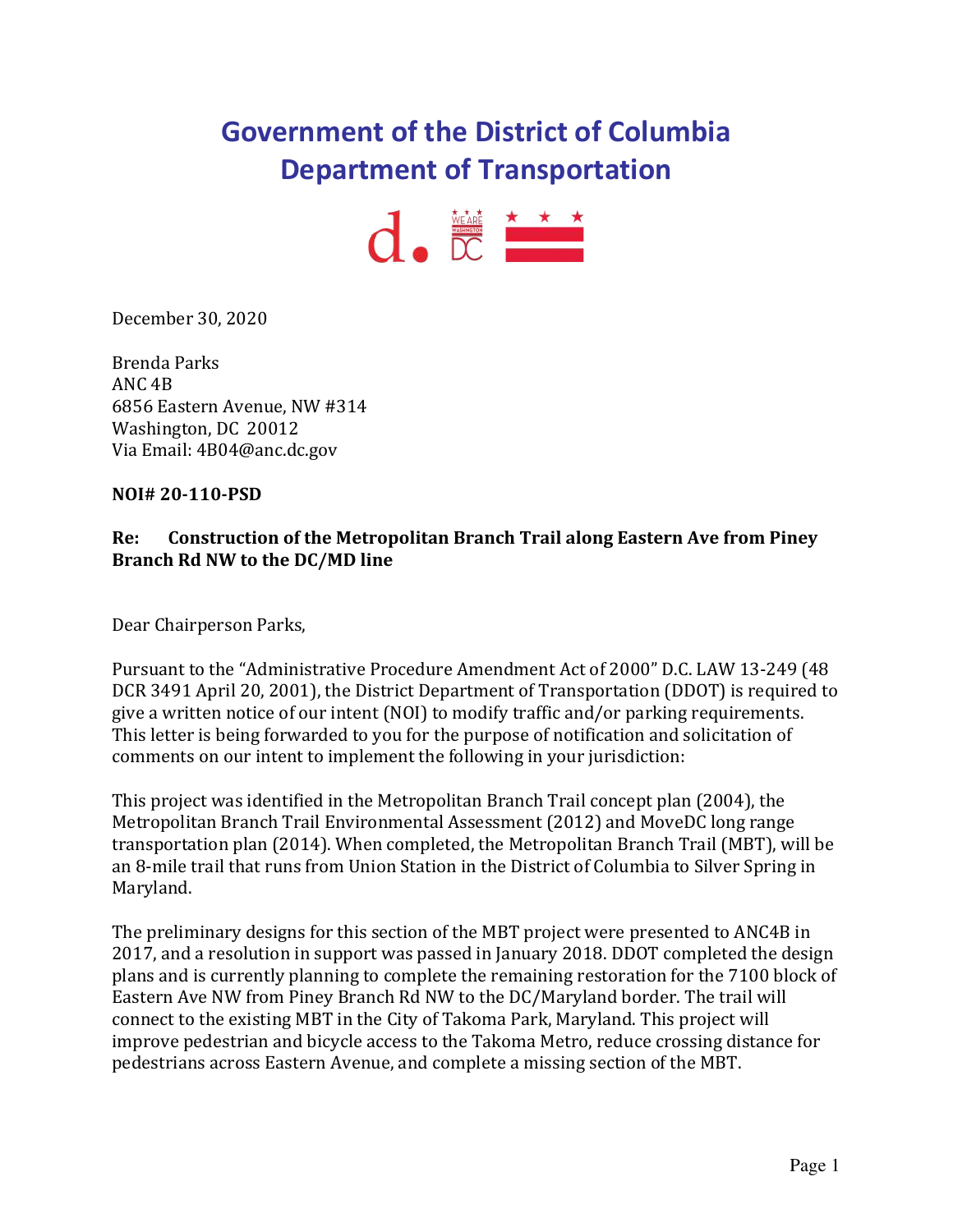Attached to this letter is a set of plans prepared for public review. These plans detail the treatments DDOT proposed for the 7100 block of Eastern Ave NW from Piney Branch Rd NW to the DC/Maryland border.

DDOT proposes to:

- Construct a ten-foot-wide shared use path along the north/west side of Eastern Ave NW between Piney Branch Rd and the DC/MD line. There will be a planted buffer of between 2' and 6' between the trail and the roadway.
- Construct bioretention facilities to capture stormwater.
- Add 7 new street trees between the trail and the roadway.
- Install four new Washington Globe streetlights to illuminate both the trail and the roadway.
- Remove 27 unregulated parking spaces from the north/west curb lane.
- Restoration of the roadway, curb, and gutter in this area.

Pepco recently completed the Takoma to Sligo Underground project in this same corridor. To coordinate and lessen the construction impact to the community DDOT is planning on proceeding with construction late January/early February and is expected to last 12-16 weeks.

All comments on this subject matter must be filed in writing by 3/17/2021 (fifty-one business days after the date of this notice), with the District Department of Transportation, Planning and Sustainability Division, 55 M Street, S.E. Washington, D.C. 20003. If you would like to check the status of this Notice of Intent (NOI), please visit DDOT's website at <http://ddot.dc.gov/DC/DDOT/Services/Notice+of+Intent>If you are having any trouble accessing the NOI site or are unable to do so, please contact the DDOT Customer Service Clearinghouse at 202-671-2800.

Sincerely,

MARIA

**Michael Alvino** Bicycle Program Specialist - Trails Planning and Sustainability Division Project Delivery Administration 202-497-7153 [michael.alvino@dc.gov](mailto:michael.alvino@dc.gov) 

CC: Commissioner ANC4B01 Evan Yeats Nyasha Smith, Secretary to the Council of the District of Columbia Ward Representative, Mayor's Office of Community Relations & Services –Yamileth Escobar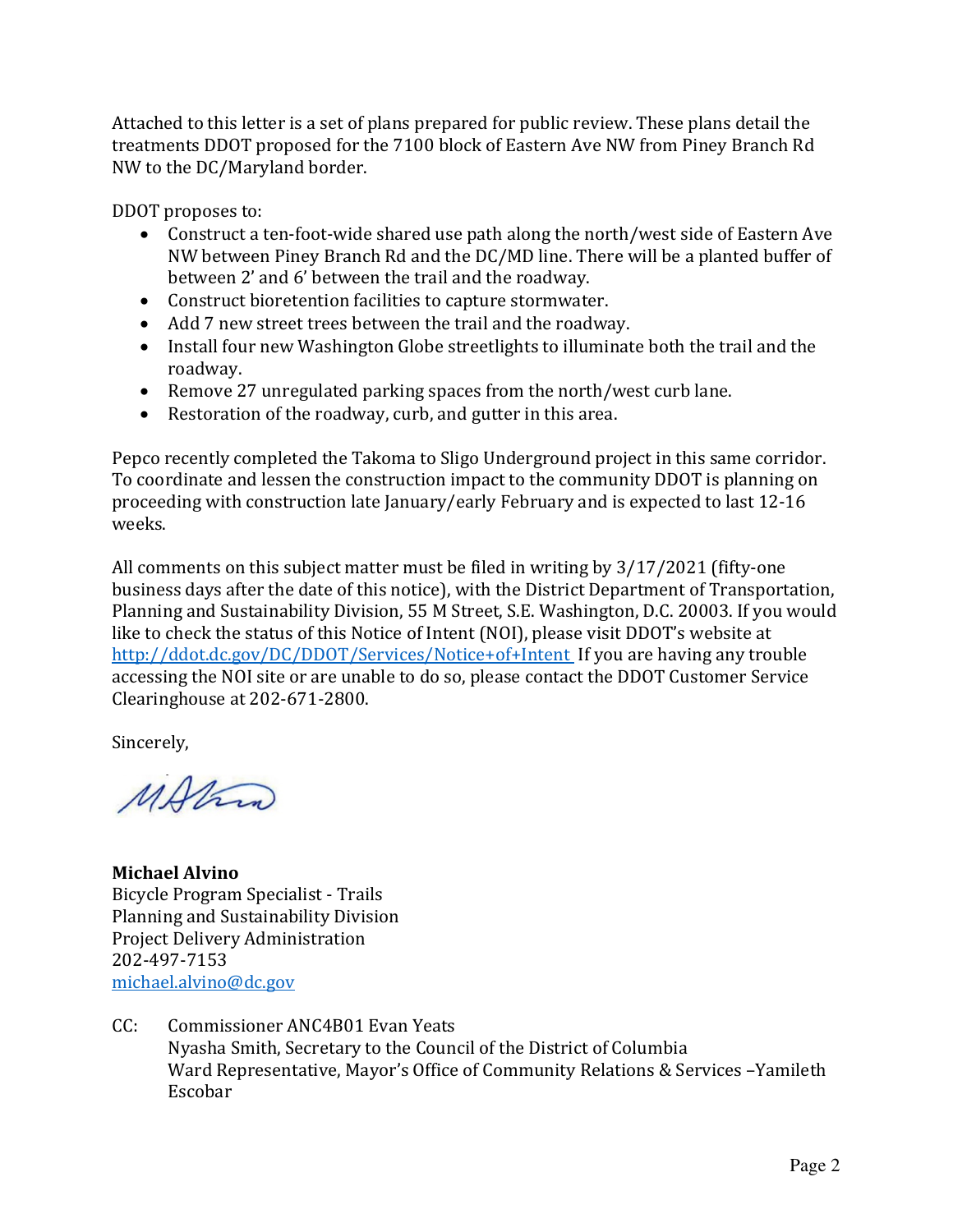#### Language Access Statement

The District Department of Transportation (DDOT) is committed to ensuring that no person is excluded from participation in, or denied the benefits of, its projects, programs, activities, and services on the basis of race, color, national origin, gender, age, or disability as provided by Title VI of the Civil Rights Act of 1964, the Americans with Disabilities Act and other related statutes. In accordance with the D.C. Human Rights Act of 1977, as amended, D.C. Official Code sec. 2-1401.01 et seq. (Act), the District of Columbia does not discriminate on the basis of actual or perceived: race, color, religion, national origin, sex, age, marital status, personal appearance, sexual orientation, gender identity or expression, familial status, family responsibilities, matriculation, political affiliation, genetic information, disability, source of income, status as a victim of an intrafamily offense, or place of residence or business. Sexual harassment is a form of sex discrimination which is prohibited by the Act. In addition, harassment based on any of the above protected categories is prohibited by the Act. Discrimination in a violation of the Act will not be tolerated. Violators will be subject to disciplinary action.

If you need special accommodations or language assistance services (translation or interpretation) please contact Cesar Barreto at 202-671-2829 or Cesar.Barreto@dc.gov.

If you need language assistance services (translation or interpretation), please contact Karen Randolph at 202-671-2620 or Karen.Randolph@dc.gov.

#### AYUDA EN SU IDIOMA

Si necesita ayuda en Español, por favor llame al 202-671-2700 para proporcionarle un intérprete de manera gratuita.

#### AVISO IMPORTANTE

Este documento contiene información importante. Si necesita ayuda en Español o si tiene alguna pregunta sobre este aviso, por favor llame al 202-671-2620. Infórmele al representante de atención al cliente el idioma que habla para que le proporcione un intérprete sin costo para usted. Gracias.

#### AIDE LINGUISTIQUE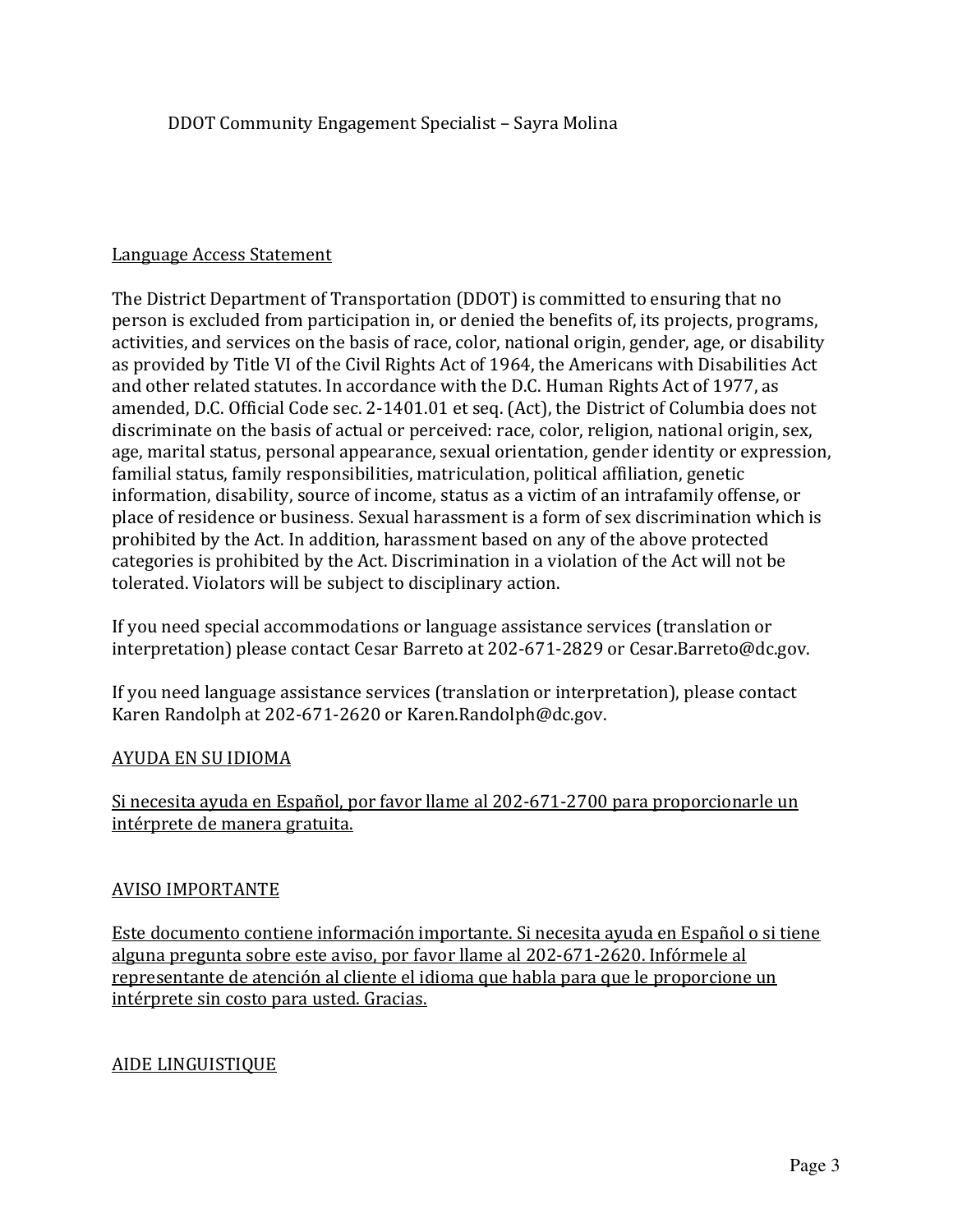Si vous avez besoin d'aide en Français appelez-le 202-671-2700 et l'assistance d'un interprète vous sera fournie gratuitement.

#### AVIS IMPORTANT

Ce document contient des informations importantes. Si vous avez besoin d'aide en Français ou si vous avez des questions au sujet du présent avis, veuillez appeler le 202-671-2700. Dites au représentant de service quelle langue vous parlez et l'assistance d'un interprète vous sera fournie gratuitement. Merci.

#### GIÚP ĐỠ VỀ NGÔN NGỮ

Nếu quý vị cần giúp đỡ về tiếng Việt, xin gọi 202-671-2700 để chúng tôi thu xếp có thông dịch viên đến giúp quý vị miễn phí.

#### THÔNG BÁO QUAN TRONG

Tài liệu này có nhiều thông tin quan trọng. Nếu quý vị cần giúp đỡ về tiếng Việt, hoặc có thắc mắc bề thông báo này, xin gọi 202-671-2700. Nói với người trả lời điện thoại là quý vị muốn nói chuyện bằng tiếng Việt để chúng tôi thu xếp có thông dịch viên đến giúp quý vị mà không tốn đồng nào. Xin cảm ơn.

#### የቋንቋ እርዳታ

በአማርኛ እርዳታ ከፈለጉ በ 202-671-2700 ይደውሉ። የነፃ አስተርጓሚ ይመደብልዎታል።

#### ጠቃሚ ማስታወቂያ

ይህ ሰነድ ጠቃሚ መረጃ ይዟል። በአማርኛ እርዳታ ከፈለጉ ወይም ስለዚህ ማስታወቂያ ጥያቄ ካለዎት በ 202-671-2700 ይደውሉ። የትኛውን ቋንቋ እንደሚናገሩ ለደንበኞች አገልግሎት ተወካይ ይንገሩ። ያለምንም ክፍያ አስተርጓሚይመደብልዎታል። እናመሰግናለን።

#### 언어 지원

한국어로 언어 지원이 필요하신 경우 202-671-2700로 연락을 주시면 무료로 통역이 제공됩니다.